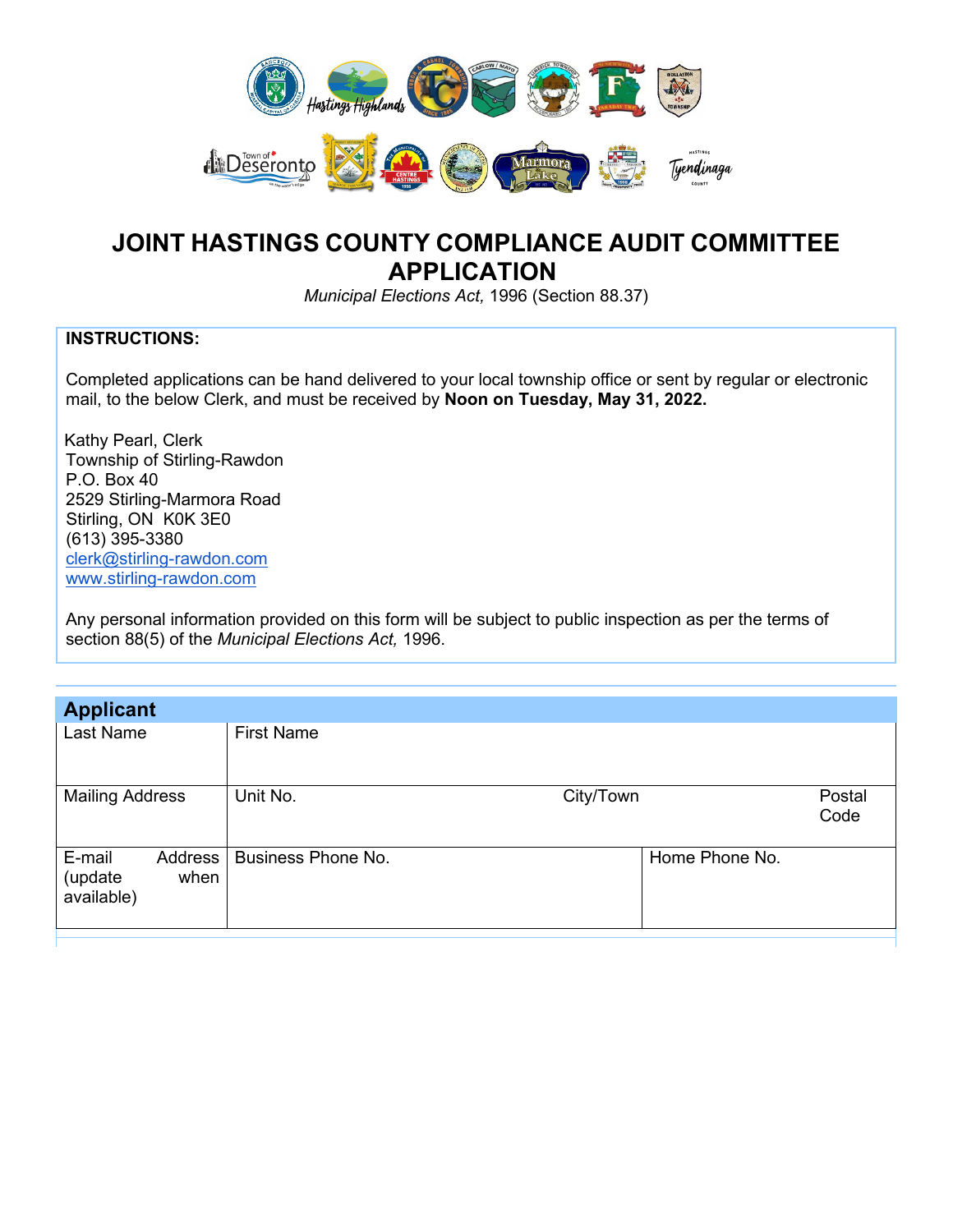## **Questionnaire & Certification**

| <b>Questionnaire &amp; Certification</b>                                                                                                                                                                                                                                                                                                                                                                                                                                                                                                                                                                                                                                                                                                                                                               |                         |
|--------------------------------------------------------------------------------------------------------------------------------------------------------------------------------------------------------------------------------------------------------------------------------------------------------------------------------------------------------------------------------------------------------------------------------------------------------------------------------------------------------------------------------------------------------------------------------------------------------------------------------------------------------------------------------------------------------------------------------------------------------------------------------------------------------|-------------------------|
| Instructions for completing this Questionnaire and preparing your curriculum vitae<br>$(CV)$ :                                                                                                                                                                                                                                                                                                                                                                                                                                                                                                                                                                                                                                                                                                         |                         |
| Please answer 'yes' or 'no' to each question; please do not select both yes and<br>$\bullet$<br>no, or leave both blank<br>Your curriculum vitae (CV) should be based on your skills, experience and<br>qualifications compared to those listed in the terms of reference for the Committee<br>You should include detailed information in your curriculum vitae (CV) for the<br>questions where you answered 'yes'<br>Include your current and past employer's names, and under each employer<br>include the job titles, dates you were in each position and a summary of your<br>experience for each position<br>Submit a copy of your curriculum vitae (CV), along with this application form<br>$\bullet$<br>Please do not include copies of transcripts, licenses, certificates, etc.<br>$\bullet$ |                         |
| The Committee shall be composed of three voting members to a<br>1<br>maximum of five members, and shall not include:<br>employees or officers of the member municipalities;<br>$\bullet$<br>members of Council or local board of the member<br>$\bullet$<br>municipalities; or<br>any candidates or persons who are Registered Third<br>$\bullet$<br>Parties in the 2022 municipal election and any by-<br>elections during Council's term for any of the member<br>municipalities.<br>Are you any of the aforementioned?<br>*If yes, you are not eligible to be a member of this Committee.                                                                                                                                                                                                           | $\Box$ Yes<br>$\Box$ No |
| $\overline{2}$                                                                                                                                                                                                                                                                                                                                                                                                                                                                                                                                                                                                                                                                                                                                                                                         |                         |
| Do you possess the following experience (please include number of years experience<br>in your curriculum vitae (CV) ):<br>Knowledge of the Municipal Elections Act, 1996?<br>Yes $\Box$ No $\Box$                                                                                                                                                                                                                                                                                                                                                                                                                                                                                                                                                                                                      |                         |
| Knowledge and understanding of the campaign financing rules in the Municipal<br>Elections Act, 1996?<br>Yes $\Box$ No $\Box$                                                                                                                                                                                                                                                                                                                                                                                                                                                                                                                                                                                                                                                                           |                         |
| Proven analytical and decision-making skills?<br>$\Box$ Yes $\Box$ No                                                                                                                                                                                                                                                                                                                                                                                                                                                                                                                                                                                                                                                                                                                                  |                         |
| Experience working on a committee, task force or similar setting?<br>$\Box$ Yes $\Box$ No                                                                                                                                                                                                                                                                                                                                                                                                                                                                                                                                                                                                                                                                                                              |                         |
| Excellent oral and written communication skills?<br>$\Box$ Yes $\Box$ No                                                                                                                                                                                                                                                                                                                                                                                                                                                                                                                                                                                                                                                                                                                               |                         |
| Availability and willingness to attend meetings?<br>$\Box$ Yes $\Box$ No                                                                                                                                                                                                                                                                                                                                                                                                                                                                                                                                                                                                                                                                                                                               |                         |